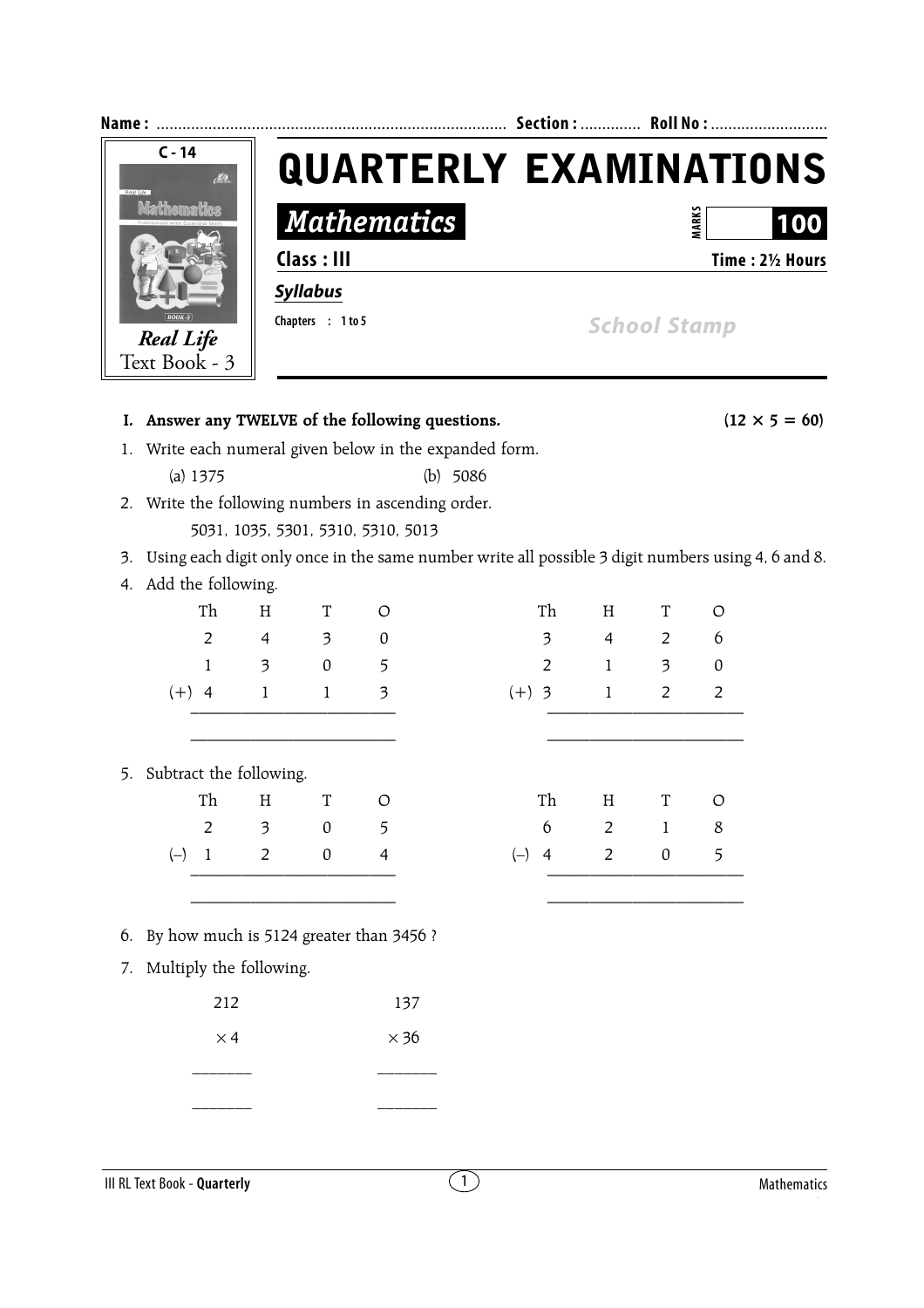- 8. Study each pattern given below and write the next four numerals.
	- a) 2345, 3345, 4345, **... ... ...** ,
	- b) 4064, 4066, 4068,  $\frac{1}{2}$

9. Write the following numbers in descending order. 654, 4560, 465, 4650, 4056

- 10. Write all possible 2 digit numbers using the digits (i) 3, 4 ii) 5,7 iii) 6,9
- 11. For a cultural programme 428 first class tickets, 625 second class tickets and 1076 third class tickets were sold. Find the total number of tickets sold.
- 12. By how much is 5124 greater than 3456 ?
- 13. In a function hall there are 245 benches. If 5 people can sit on each bench, how many people can sit on all the benches in the hall ?
- 14. The sum of two numbers is 1643. If one of the numbers is 567, what is the other number ?
- 15. Using only 2 digits from 0 to 9, write the largest and the smallest 2 digit numbers.

|    | II. Choose the correct answer and write its letter in the bracket. |          |           | $(10 \times 1 = 10)$     |                  |
|----|--------------------------------------------------------------------|----------|-----------|--------------------------|------------------|
| 1. | The place value of 4 in 345 is                                     |          |           | $\overline{\mathcal{L}}$ | $\left( \right)$ |
|    | a) 400                                                             | b) $40$  | c) $4$    |                          |                  |
|    | 2. Write the numeral for eight hundred seventy four.               |          |           | $\left($                 | $\left( \right)$ |
|    | a) 874                                                             | b) 847   | c) 8047   |                          |                  |
| 3. | $2000 + 80 + 5 =$                                                  |          |           | $\left($                 | $\mathcal{E}$    |
|    | a) 2085                                                            | b) 2805  | c) $2850$ |                          |                  |
| 4. | $5200 +$<br>$= 2700 + 5200$                                        |          |           | $\left($                 | $\mathcal{E}$    |
|    | a) 1100                                                            | b) 2700  | c) $5200$ |                          |                  |
|    | 5. The addition form of $5 \times 8 =$                             |          |           | $\left(\right)$          | $\mathcal{L}$    |
|    | a) $45$                                                            | b) $30$  | c) $40$   |                          |                  |
|    | 6. $600 \times 9 =$                                                |          |           | $\left($                 | $\mathcal{E}$    |
|    | a) 5400                                                            | b) 3000  | c) $5600$ |                          |                  |
| 7. | 6 tens and 9 ones make                                             |          |           | $\left($                 | $\left( \right)$ |
|    | a) $63$                                                            | b) 690   | c) $69$   |                          |                  |
|    | 8. 760, 870, 980, 540, 650 the largest number is                   |          |           | $\left($                 | $\mathcal{E}$    |
|    | a) 980                                                             | b) $870$ | c) $760$  |                          |                  |
|    |                                                                    |          |           |                          |                  |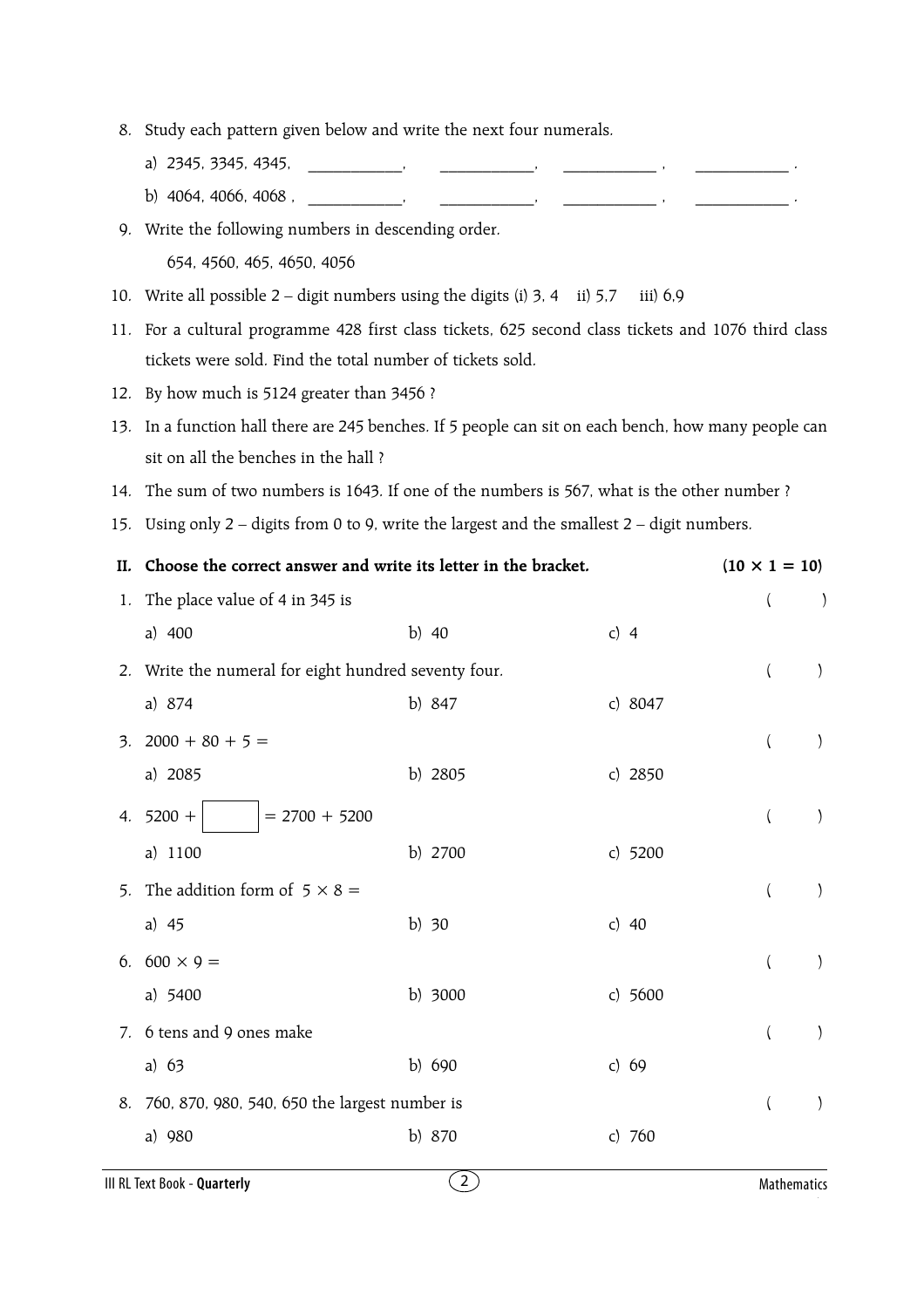| 9. The next numeral in the series $8240$ , $8250$ , $8260$ , is   |          |           | $\left($             |  |
|-------------------------------------------------------------------|----------|-----------|----------------------|--|
| a) 8230                                                           | b) 8520  | c) $8270$ |                      |  |
| 10. $1500 - 700 =$                                                |          |           | $\left($             |  |
| a) $600$                                                          | b) $800$ | c) $900$  |                      |  |
| III. Fill in the blanks.                                          |          |           | $(10 \times 1 = 10)$ |  |
|                                                                   |          |           |                      |  |
| 2. 1230, 1330, 1430, ____________________ (write the next number) |          |           |                      |  |
|                                                                   |          |           |                      |  |
|                                                                   |          |           |                      |  |
|                                                                   |          |           |                      |  |
| 6. 9621   9126 (write $<$ or $>$ )                                |          |           |                      |  |
|                                                                   |          |           |                      |  |
|                                                                   |          |           |                      |  |
| 9. $824 + 275 = 275 +$                                            |          |           |                      |  |
|                                                                   |          |           |                      |  |
| IV. Answer the following.                                         |          |           | $(10 \times 1 = 10)$ |  |
| 1. Write the numeral for eight thousand two hundred fourteen.     |          |           |                      |  |

Ans.

2. The total population of a village is 7048. If 3479 are males, find the number of females. Ans.

3. In a poultry farm there were 1264 hens. Out of these 968 hens were sold away. How many hens were still in the farm ?

Ans.

4. A chain has 228 pearls. Find the total number of pearls needed to make 16 such chains. Ans.